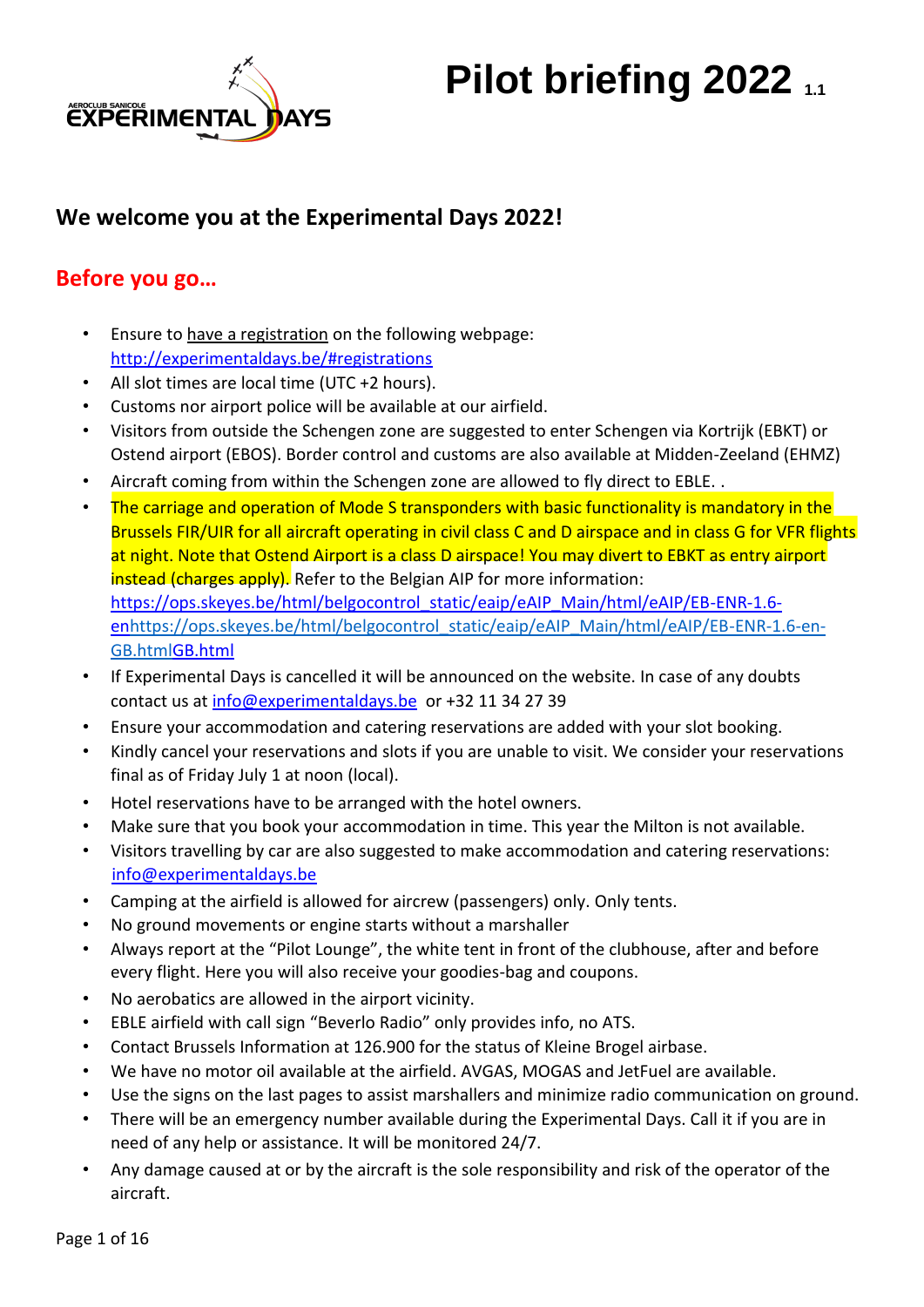

- Aircraft must be tied down properly in order to secure against adverse weather.
- Beverlo Radio frequency is 125.530

If you are in need of assistance (24/7): +32 (0)11 34 27 39 (Sanicole)

## **European emergency number: 112**

*For general information: [www.experimentaldays.be](http://www.experimentaldays.be/) [o](http://www.experimentaldays.be/)r info@experimentaldays.be.*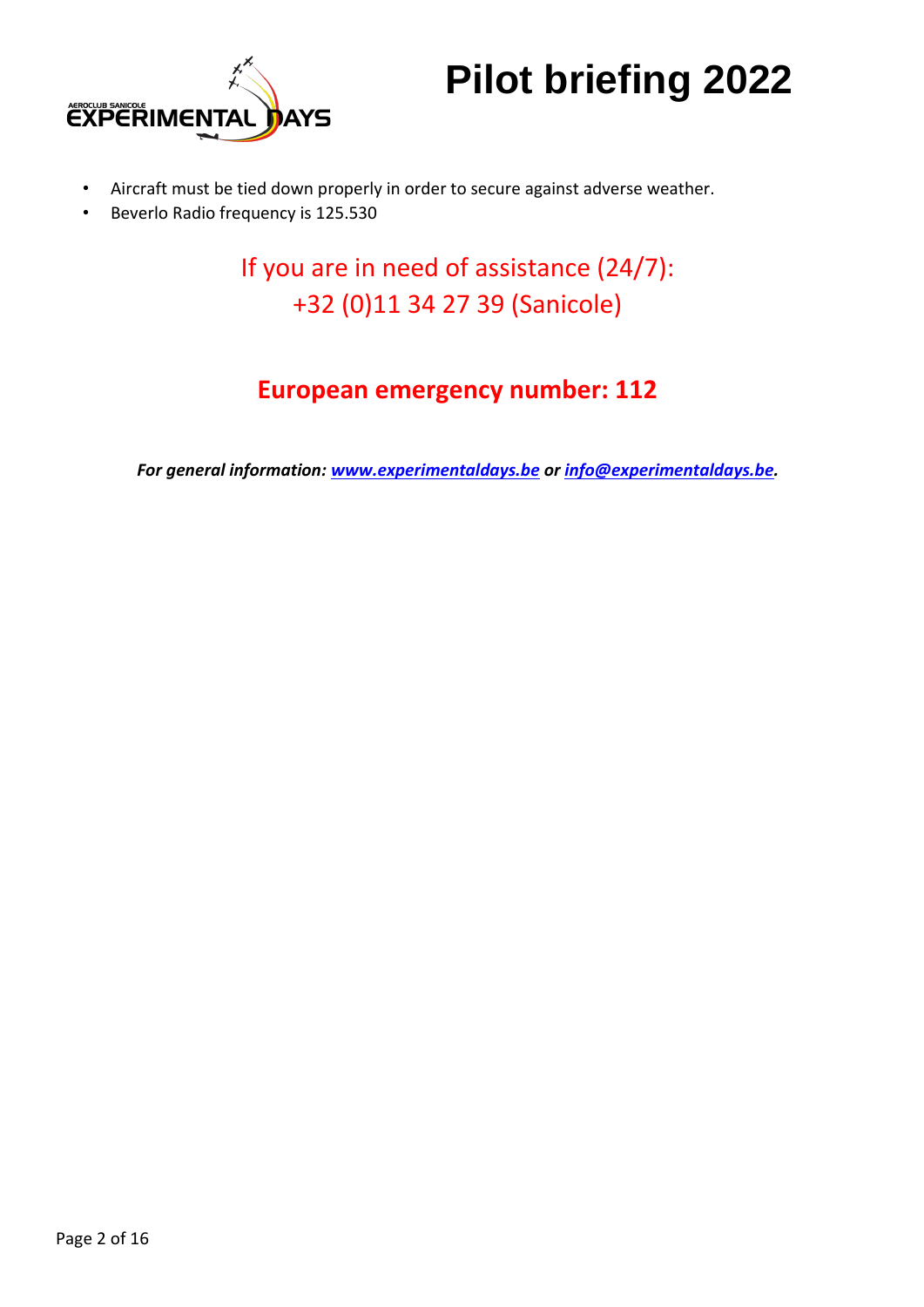

*Attention! These recommended procedures are not intended to replace the official procedures published in the AIP Belgium-Luxembourg.* 

*They are intended to provide additional information and tips for best practices. Their primary goal is to increase flight safety and promote operations with minimal nuisance to populated areas and military operations around the aerodrome.* 

*The maps below are included for reference only.* 



### **Extract of the 1/250,000 Belgian airspace map, for the airspace around EBLE**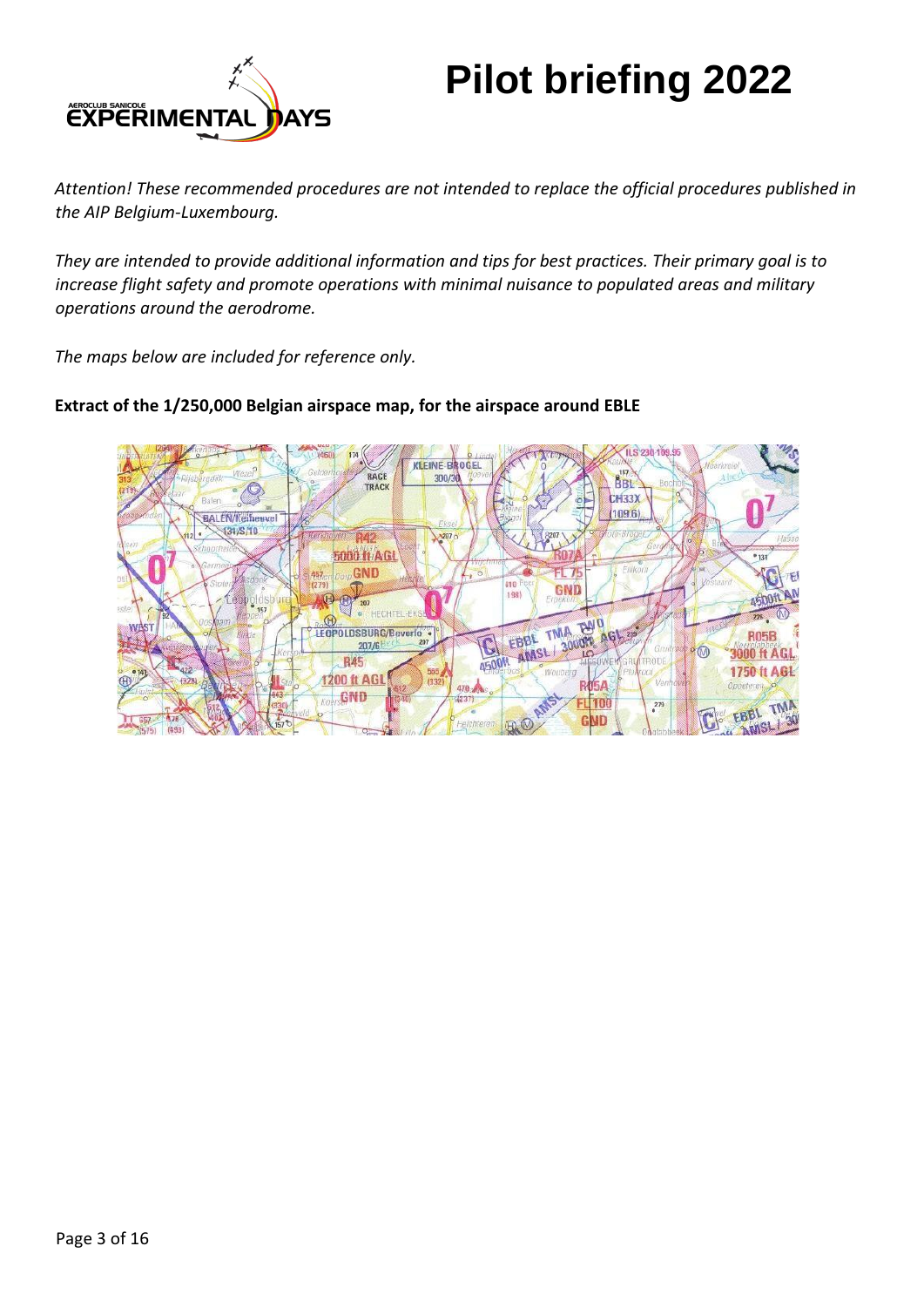

#### **Extract of Jeppesen VFR Manual area chart (19.1)**

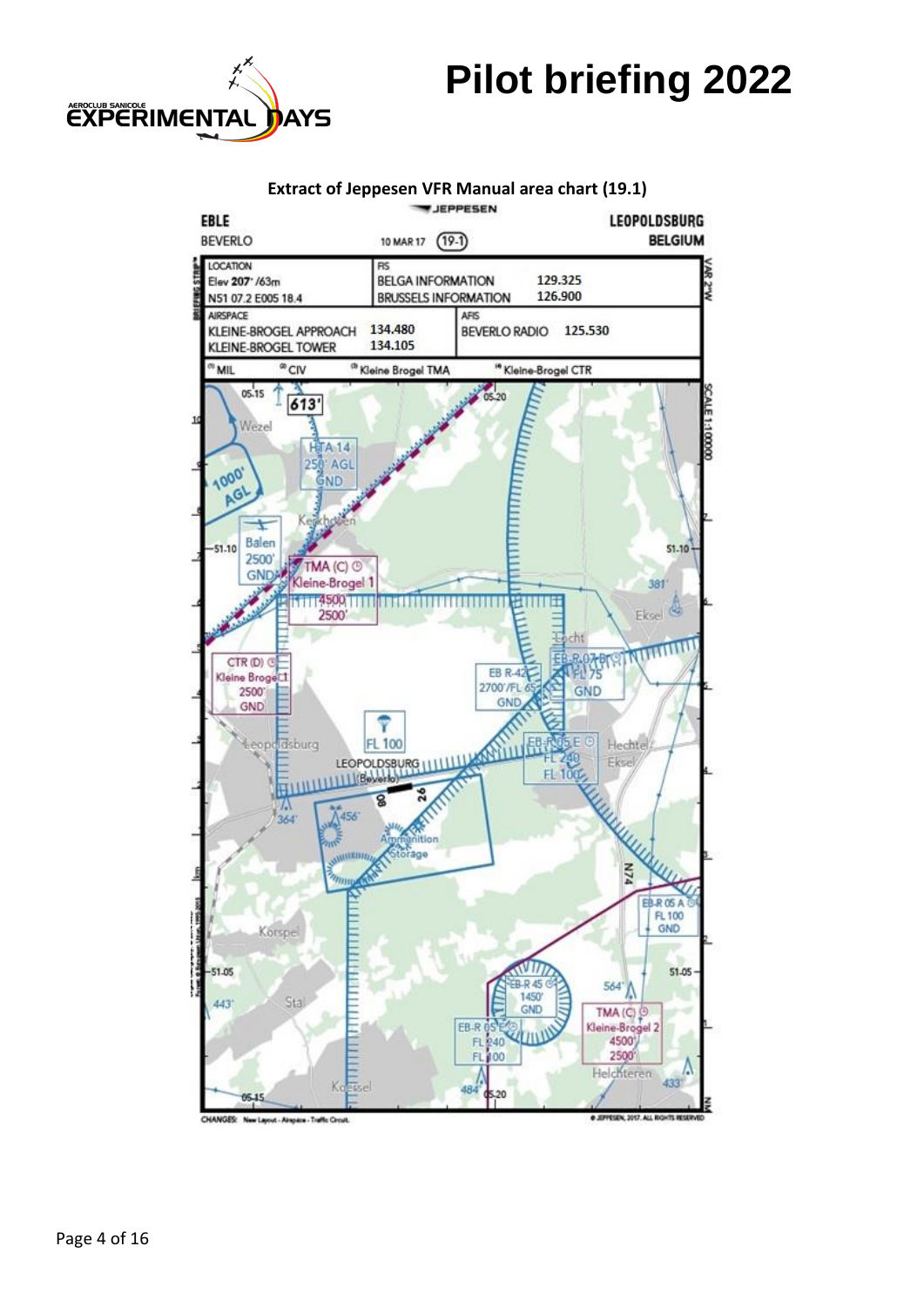

#### **Extract of Jeppesen VFR Manual aerodrome chart (19.2) JEPPESEN** EBLE **LEOPOLDSBURG BEVERLO BELGIUM** 10 MAR 17 (19-2) LOCATION AFIS **ADMITTED AIRCRAFT** BEVERLO RADIO 125.530 Elev 207' /63m ميد  $^{\circ}$ N51 07.2 E005 18.4 05-17.7 05.18.2 **CALE 1:10000**  $-51.07.3$  $51.07.3$ Hangar  $\widehat{26}$ 600m 1969'  $08$  $-51.07$ 51.07 05-17.7 05.18.2 œ RWY No TORA (m) LDA (m) ension (m) - Surface Strength Light 08  $600 \times 18$  Asphalt 600 600 5t AUW  $26$ Strictly avoid the ammunition storage inside the traffic circuit and EB-R42. PPR for none home-based ULM and HEL. Jet ACFT operations not allowed. TWY to be used only with dry surface; info about taxi procedures in the club house. When EBBL is active, pilots shall contact KLEINE-BROGEL APPROACH before entering CTR or after TKOF from EBLE. Circuit altitude is 1200'. When EBBL is active, radio contact is mandatory and the circuit ALT will depend on the dearance obtained from KLEINE-BROGEL APPROACH.

CHANGES: New Layout - WDI - Text.

**6 JIPPESDN, 2017. ALL RIGHTS RE**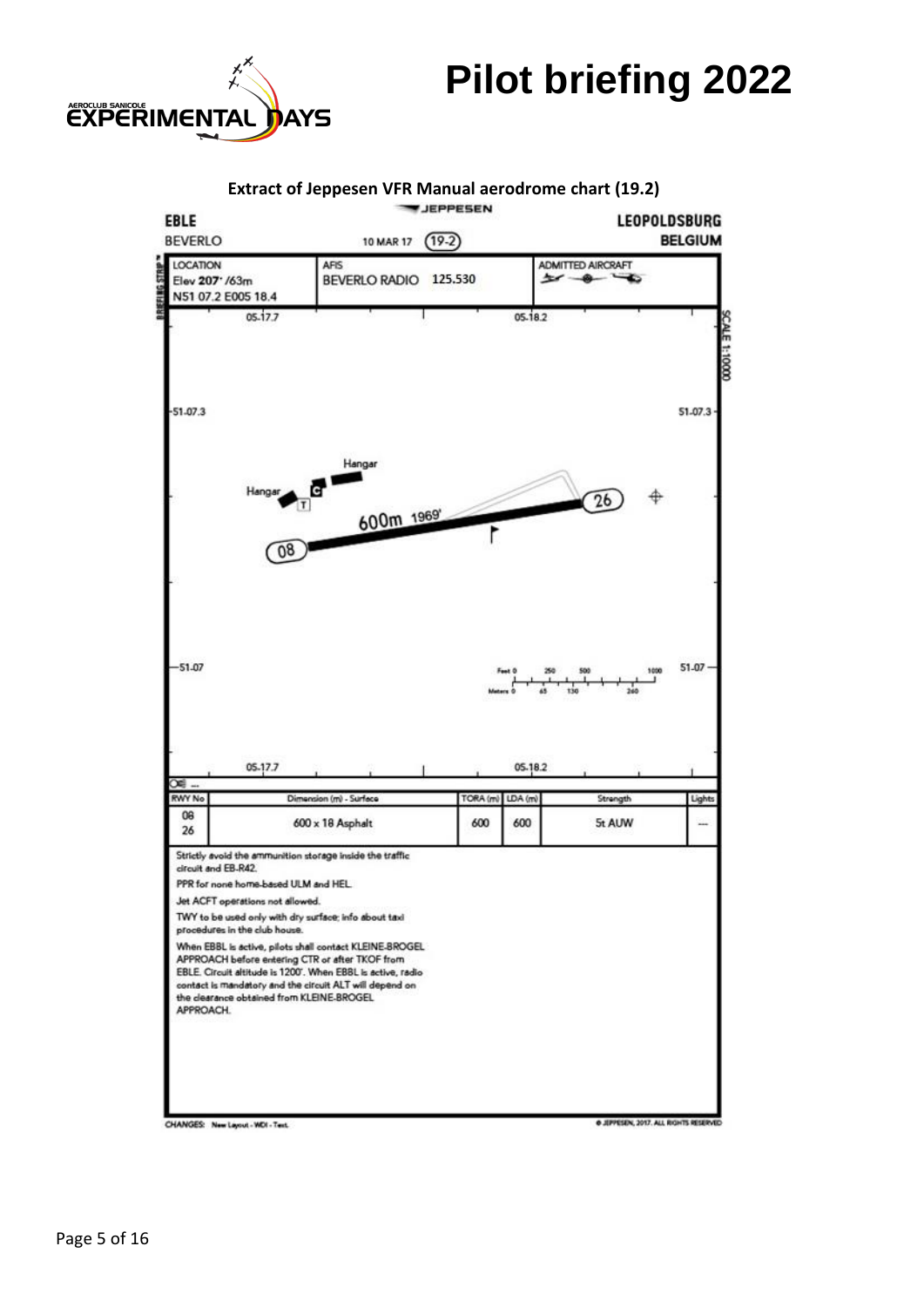



## **Best practice related to the location of EBLE within the Kleine Brogel (EBBL) military CTR:**

- EBLE Aerodrome is situated inside the **military CTR** of Kleine Brogel (EBBL). Even outside the hours of military activity as published in the AIP, EBBL can become active **without prior notice**, at any time.
- As soon as EBBL becomes active, the Brussels FIC and Aeroclub Sanicole will be informed immediately.
- When EBBL is responsible for the "quick reaction alert" service, a NOTAM will be published making it **mandatory to monitor Brussels information** (126.900) when operating inside EBBL CTR or TMA, outside military operational hours.
- By agreement between Aeroclub Sanicole and the military authority, pilots are requested to **always monitor Beverlo radio** (125.530) or **Brussels Information** (126.900) when operating inside EBBL airspace, also when not mandatory by NOTAM.
- In case EBBL would become active, you will be instructed to **contact Kleine Brogel Approach**

on 134.480.

## **Other areas around EBLE require special attention!**

Refer to the maps provided to locate these areas:

- North of EBLE is the restricted area **R42**. This is a **permanently active gunnery area**. **Strictly avoid overflight!**
- 3 NM South East of the airfield is the "Pampa range", divided over the restricted area's **R05A** and **R05B**. These are gunnery areas for combat aircraft. During the hours of military operations, they can become active at any time. Contact Brussels information (126.900) to check activity. **When active, strictly to be avoided**.
- In the North West of R05A, is restricted area **R45, active "by NOTAM**". The activity is destruction of explosives.
- The concession between Aeroclub Sanicole and the military authority specifies that an ammunition storage facility, clearly marked on the Jeppesen map, should **never be overflown**. Its position is **0.5 NM South of the RWY 08 threshold**.
- $\triangleq$  Aeroclub Sanicole aims to keep the noise level overhead the adjacent communities, as low as possible. Please **avoid overflight** of Leopoldsburg, Hechtel, Korspel en Beverlo.

## **Recommended procedure for landing at EBLE**

EBLE is PPR (prior permission required). Generally visitors are most welcome, but please call the club house on +32 11 34 27 39 before planning a flight to our airfield.

**No PPR required during Experimental Days when you are registered on the website.**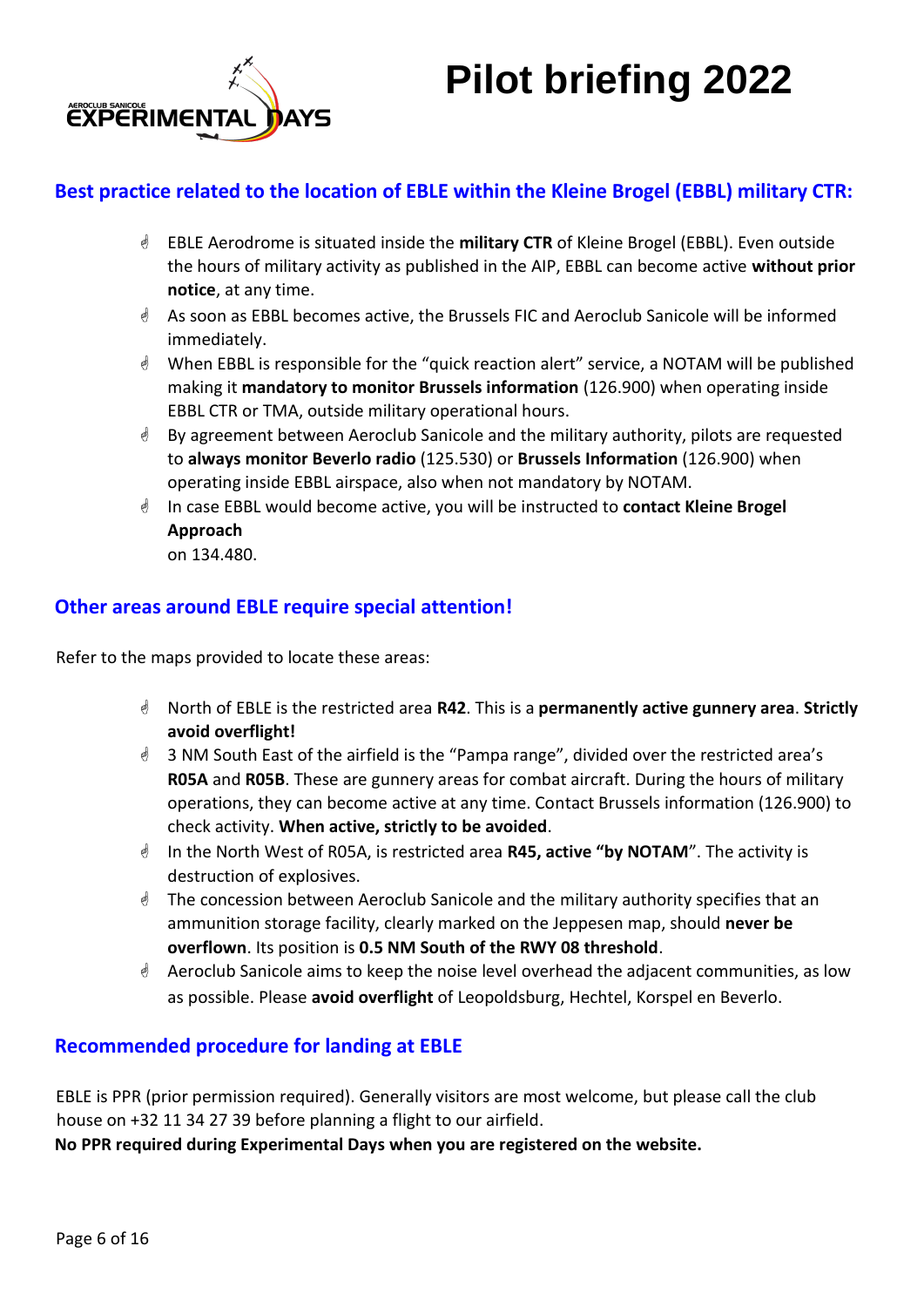

### **EBBL is active**

- Before entering the EBBL CTR or TMA, contact Kleine Brogel Approach on 134.480 to obtain a clearance.
- Preferred reporting point to enter the CTR is point West, the intersection of 2 canals marked on maps as a mandatory reporting point. Coordinates: N510535 E0050819
- Switch to Beverlo radio only when released by Kleine Brogel.
- It is to be expected that Kleine Brogel will only be active till early afternoon on Friday. But always confirm with Brussels information (126.900) before entering.



## **Traffic converging on point West from all directions! Keep a sharp lookout and contact Beverlo Radio as soon as possible when reaching point West!**

### **EBBL is not active**

- Take into account the guideline to always monitor Brussels information or Beverlo radio when inside military airspace. This will ensure you receive an instruction to contact Kleine Brogel Approach in case of unexpected military activity.
- We will try to provide the active runway on Beverlo radio. If unable then please proceed overhead the airfield not below the circuit altitude (1200 ft AMSL) +500 ft. Check the signal square before joining the circuit in beginning of downwind.
- Radio contact strongly advised, on Beverlo radio, 125.530 (info only, no ATS).
- Take into account the areas around the airfield requiring special attention!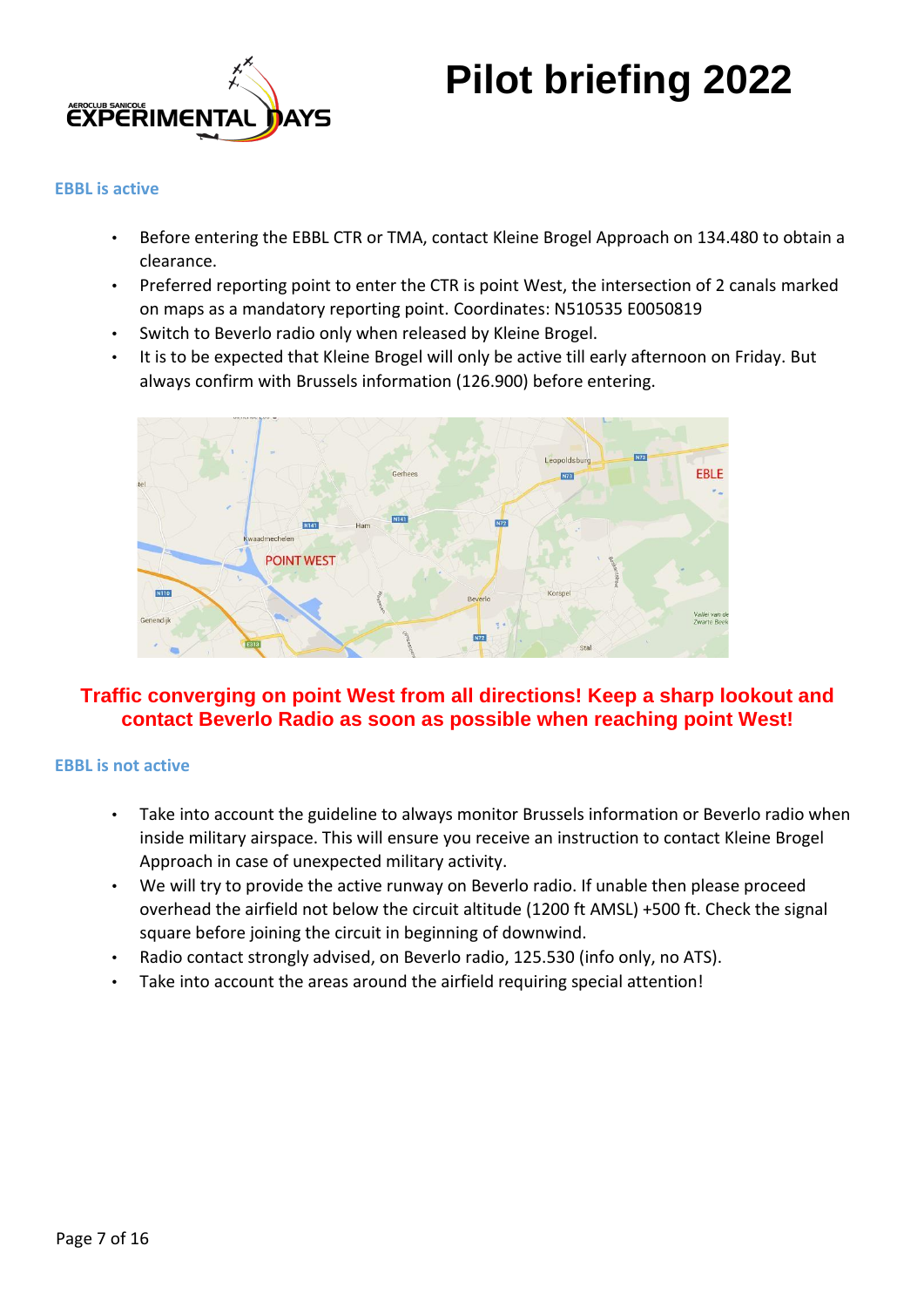

### **Recommended procedures when departing from EBLE**

Aeroclub Sanicole aims to keep the noise level overhead the adjacent communities as low as possible. Therefor no take offs are allowed after 8 PM (local).

### **EBBL is active**

- By "gentleman's agreement" between Aeroclub Sanicole and Kleine Brogel, pilots are allowed to take off and remain in the circuit, at or below 700 ft QNH, before calling ATC.
- Maintain that level, within the circuit, until you have obtained a clearance for the intended flight from Kleine Brogel approach (134.480).
- Before departure, always check with the airfield director if Kleine Brogel has given any guidelines or requirements at the intended take-off time of your flight.
- In case of any doubt, contact EBBL tower +32 (0)2 443 3137 or wing-ops +32 (0)11 51 25 04.
- A best practice is to leave the CTR via point West.

#### **EBBL is not active**

- Take into account the guideline to always monitor Brussels information or Beverlo radio when inside military airspace. This will ensure you receive an instruction to contact Kleine Brogel Approach in case of unexpected military activity.
- Apply regulations for operation at an uncontrolled aerodrome.
- Take into account the areas around the airfield requiring special attention!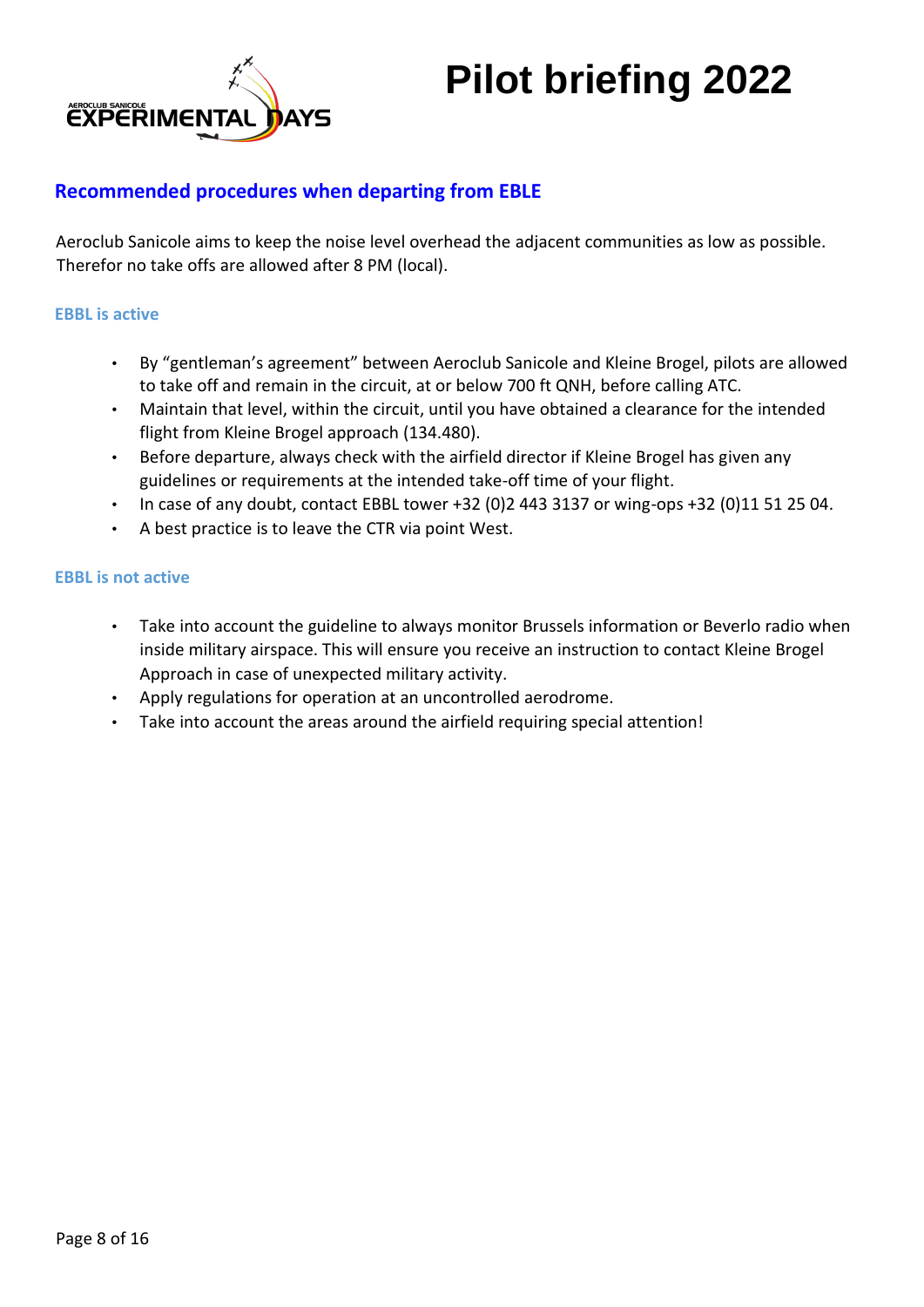

## **The EBLE traffic circuit**

The following landmarks, marked on the picture, can easily be recognized from the air:

- Inside the white triangle is a water tower, situated in the middle of the circuit.
- The blue star on the upwind leg (RWY 26) or final (RWY 08) is a white radio tower.
- The white oval inside the turn from crosswind to downwind (RWY 26) or from RH downwind to RH base (RWY 08) is a street with houses on both sides.
- The ammunition depot, inside the red circle, is strictly to be avoided!
- The turn to base leg for RWY 26 should be started when passing a sand covered road in the wood, parallel to the base leg. After take-off from RWY 08, turn crosswind overhead this road.
- Use the circuit marked by solid yellow lines.

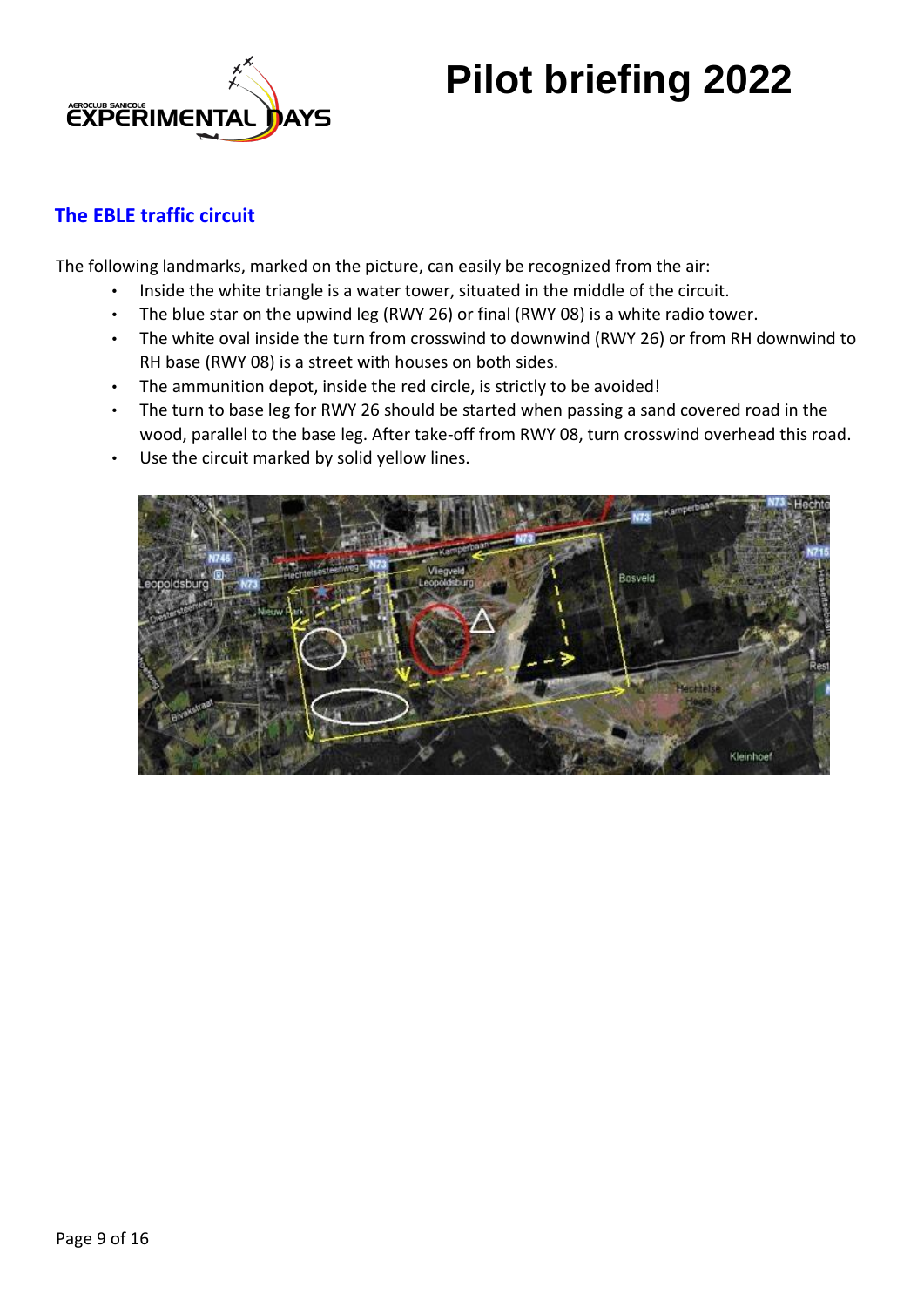

## **Suggested routing**

**These routings are to assist in your flight planning. They come without any guarantee or responsibility from the organisation as flight planning remains the sole responsibility of the pilot in command. We strongly suggest to always report at Brussels Information at 126.900 while en route on Belgian territory. They are there for your assistance.** 

### **Coming from the west (EBOS):**

- Reporting point ALTER (EBOS): 29 NM True Track 094°
	- Town Sint-Amands (corner in river Schelde 51.056156, 4.208282): 24 NM True Track 081°
		- o **Remain below 1500ft QHN to stay clear of the Brussels TMA until well after VOR BUN.**
		- o **Remain clear of the EBAW CTR and EBBR CTR.**
		- o **If preferring a passage via the EBAW CTR, contact Antwerp Tower on 135.205.**
		- o **Avoid the Brussels CTR at all times (Brussels Departure 126.630).**
- VOR BUN: 11 NM True Track 098°
- Reporting point West (EBBL), the intersection of 2 canals. Coordinates: N510535 E0050819.

### **Coming from the south (EBLG):**

- Reporting point Oscar (EBLG): 13 NM True Track 310°
	- o **Contact Liege Approach 119.280 before VOR SPI for crossing clearance overhead.**
- Reporting point Romeo (EBLG): 24 NM True Track 346°
	- o **Continue but avoid Restricted Area 64 (EBR64 - Surface – 2500ft) near EBST (active by NOTAM).**
- Reporting point West (EBBL), the intersection of 2 canals. Coordinates: N510535 E0050819.
	- o **Avoid Restricted 03 (EBR03) zone Schaffen-Diest (Surface – 3500ft)**

### **Coming from the east (EHBK):**

- Reporting point U (EHBK): 8,6 NM True Track 290°
	- o **Contact Beek Approach 123.980 or Beek Tower 119.480 well before the Dutch border for crossing clearance overhead (Airspace classification C and D !)**
- Reporting point G (EHBK): 15 NM True Track 266°
	- o **Contact Brussels Information as soon as released by Beek on 126.900**
- Heliport EBHM south of Hasselt: 14 NM True Track 324°
	- o **Follow and remain west of the motorway A13 (E313)**
- Reporting point West (EBBL), the intersection of 2 canals. Coordinates: N510535 E0050819.
	- o **Avoid Restricted 03 (EBR03) zone Schaffen-Diest (Surface – 3500ft)**

### **Coming from the north:**

- Heliport Tilburg: 27 NM True Track 177°
	- o **Contact Dutch MIL at 132.350**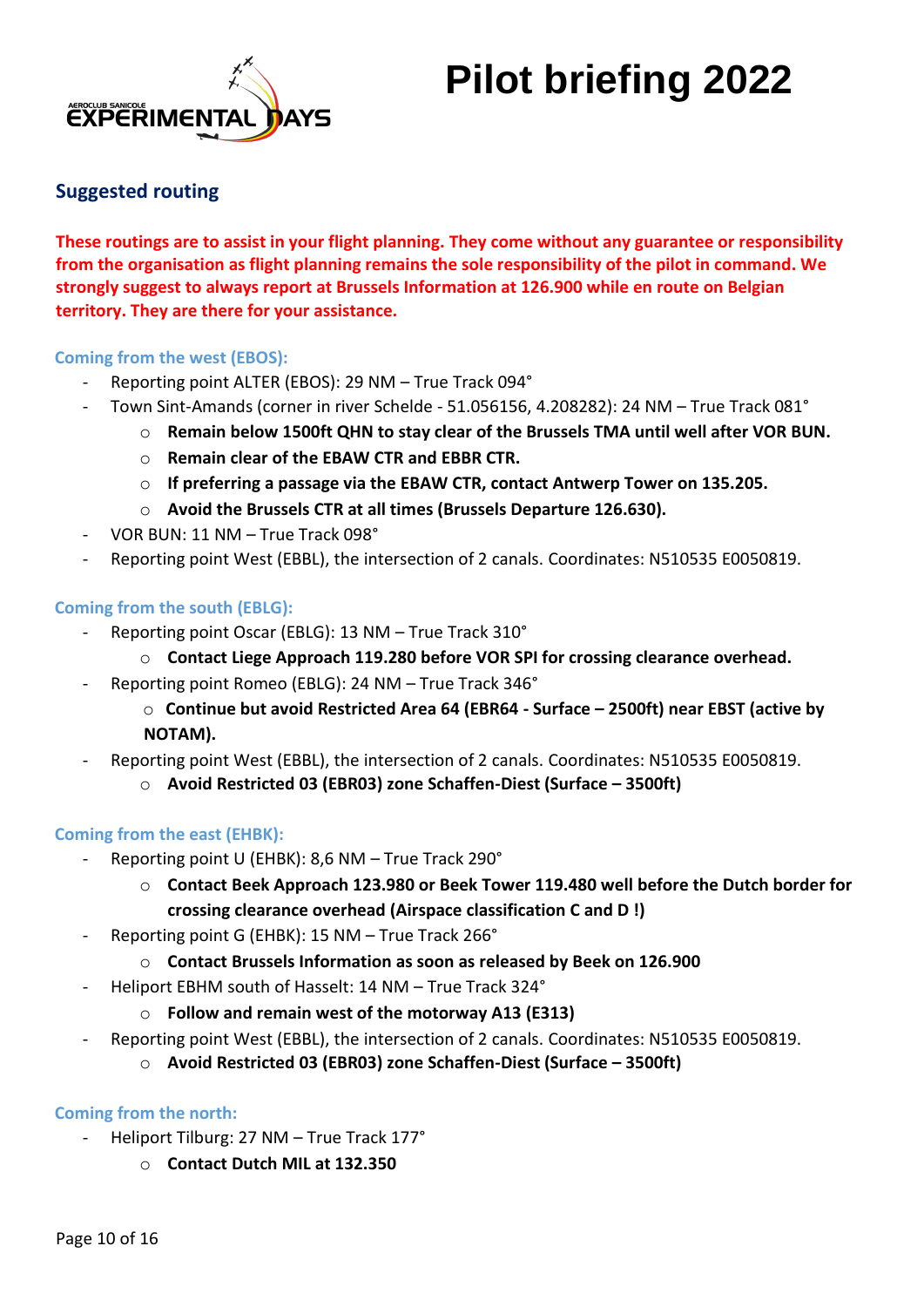



- o **Remain clear of Gilze-Rijen CTR (Surface – 3000ft - Gilze-Rijen Tower 125.330)**
- o **Remain clear of Eindhoven TMA (1500ft or below - Eindhoven Departure 132.530)**
- o **Restricted area 16 (EBR16) is only restricted to military aircraft**
- Reporting point West (EBBL), the intersection of 2 canals. Coordinates: N510535 E0050819.
	- o **Avoid Restricted 03 (EBR03) zone Schaffen-Diest (Surface – 3500ft)**

**Traffic converging on point West from all directions! Keep a sharp lookout and contact Beverlo Radio as soon as possible when reaching point West!**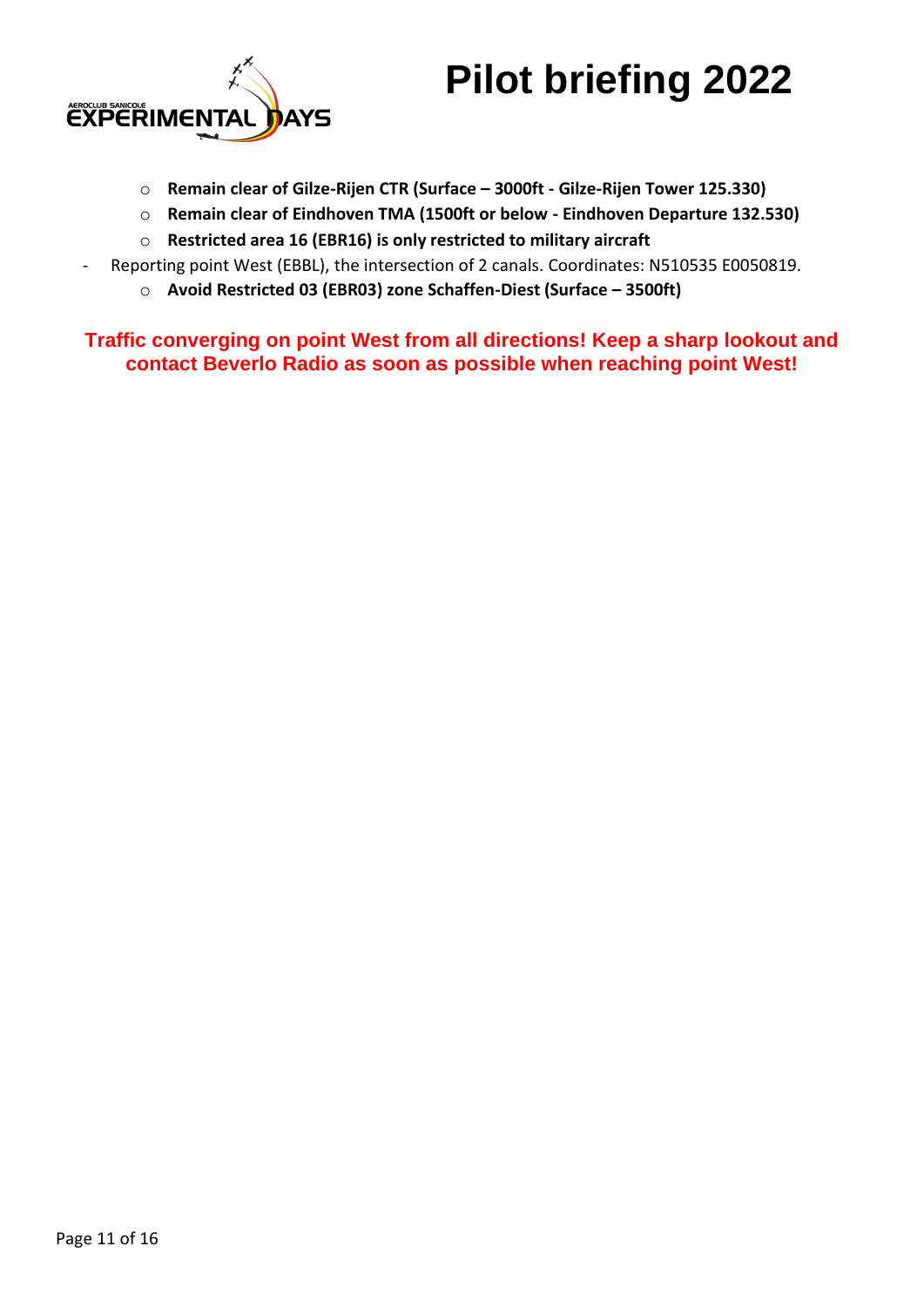

**Show marshaller when requiring fuel**

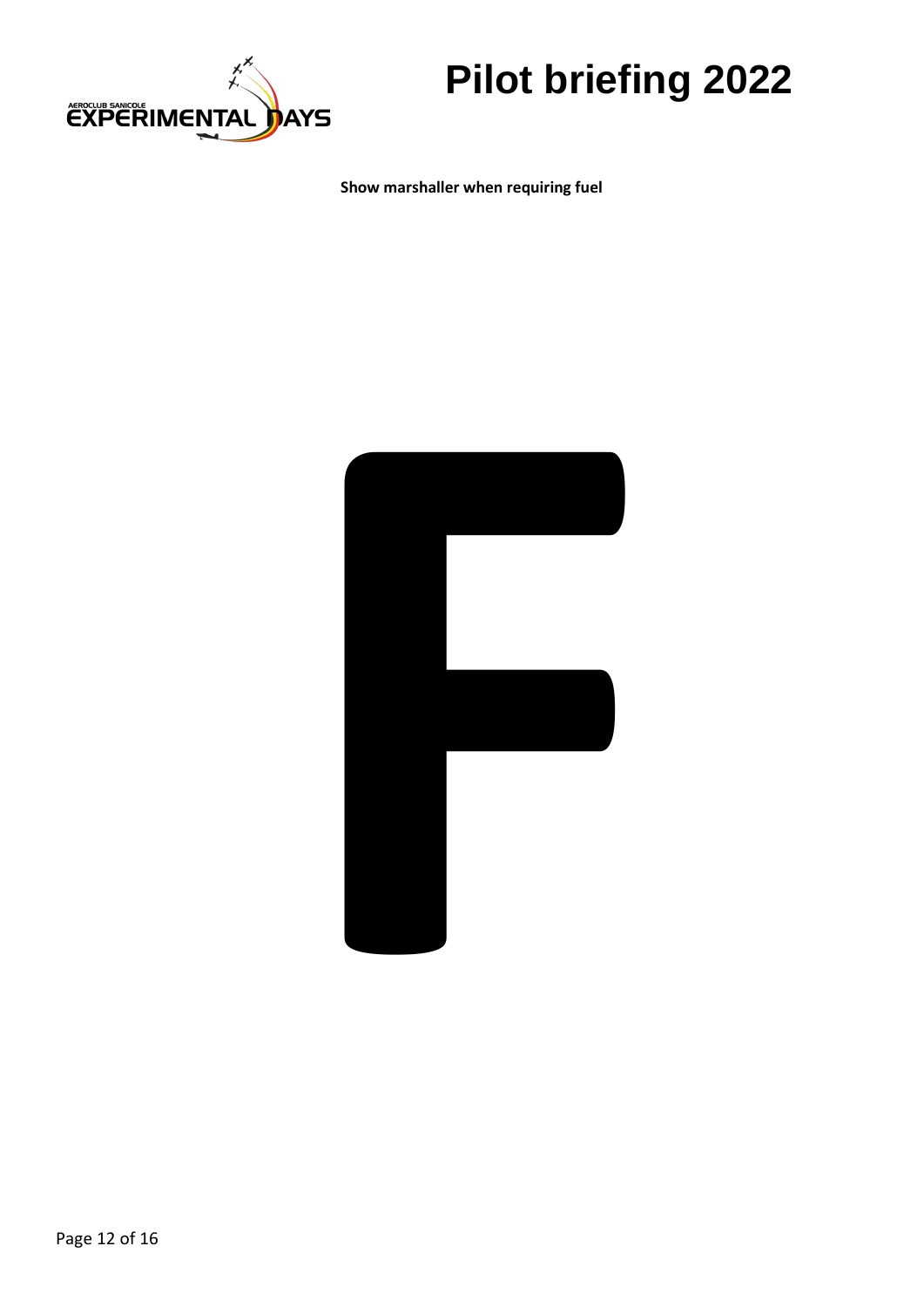

**Show marshaller when returning the same day**

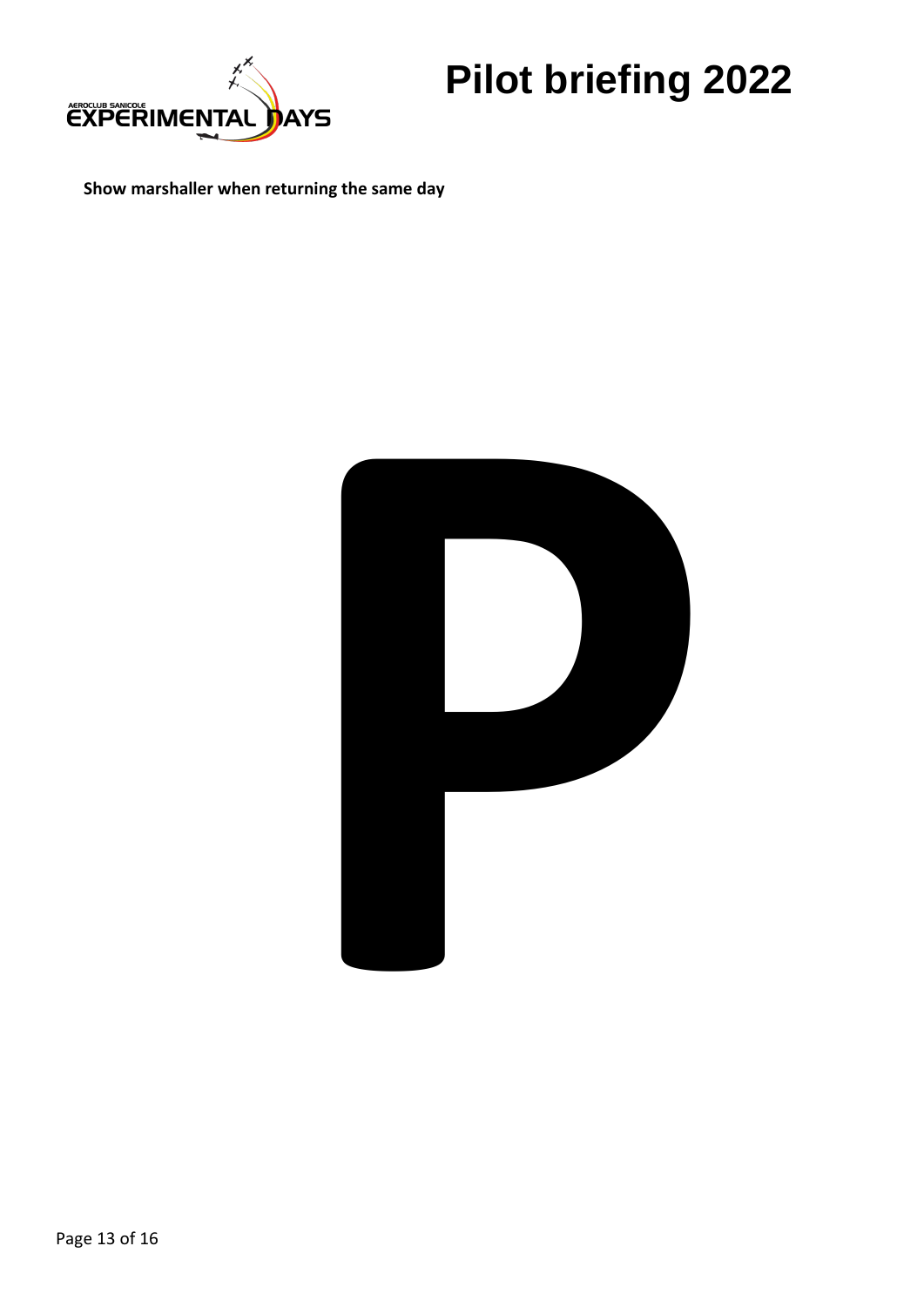

**Show marshaller when staying overnight in hotel**

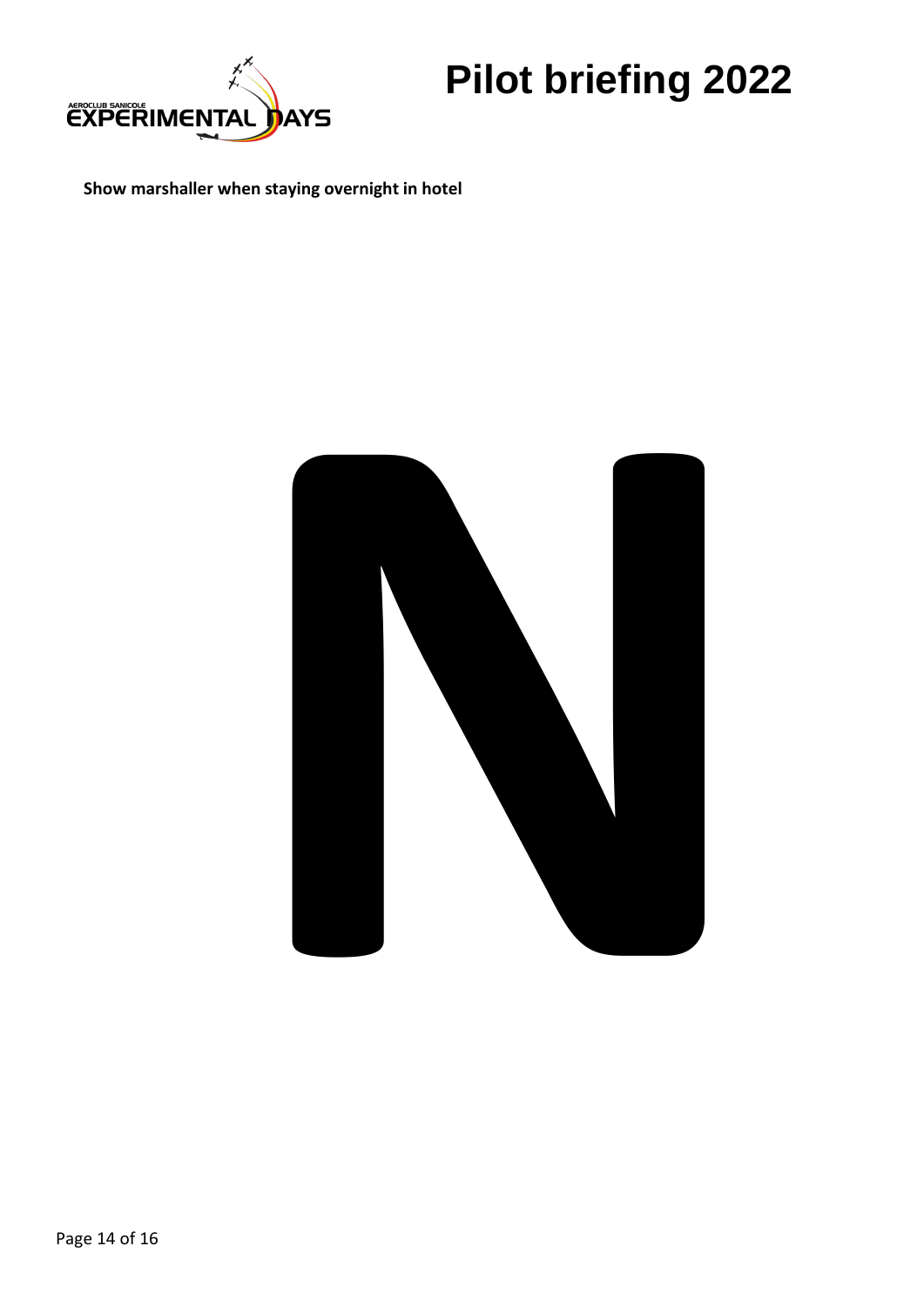

**Show marshaller when display aircraft (on invitation only)**